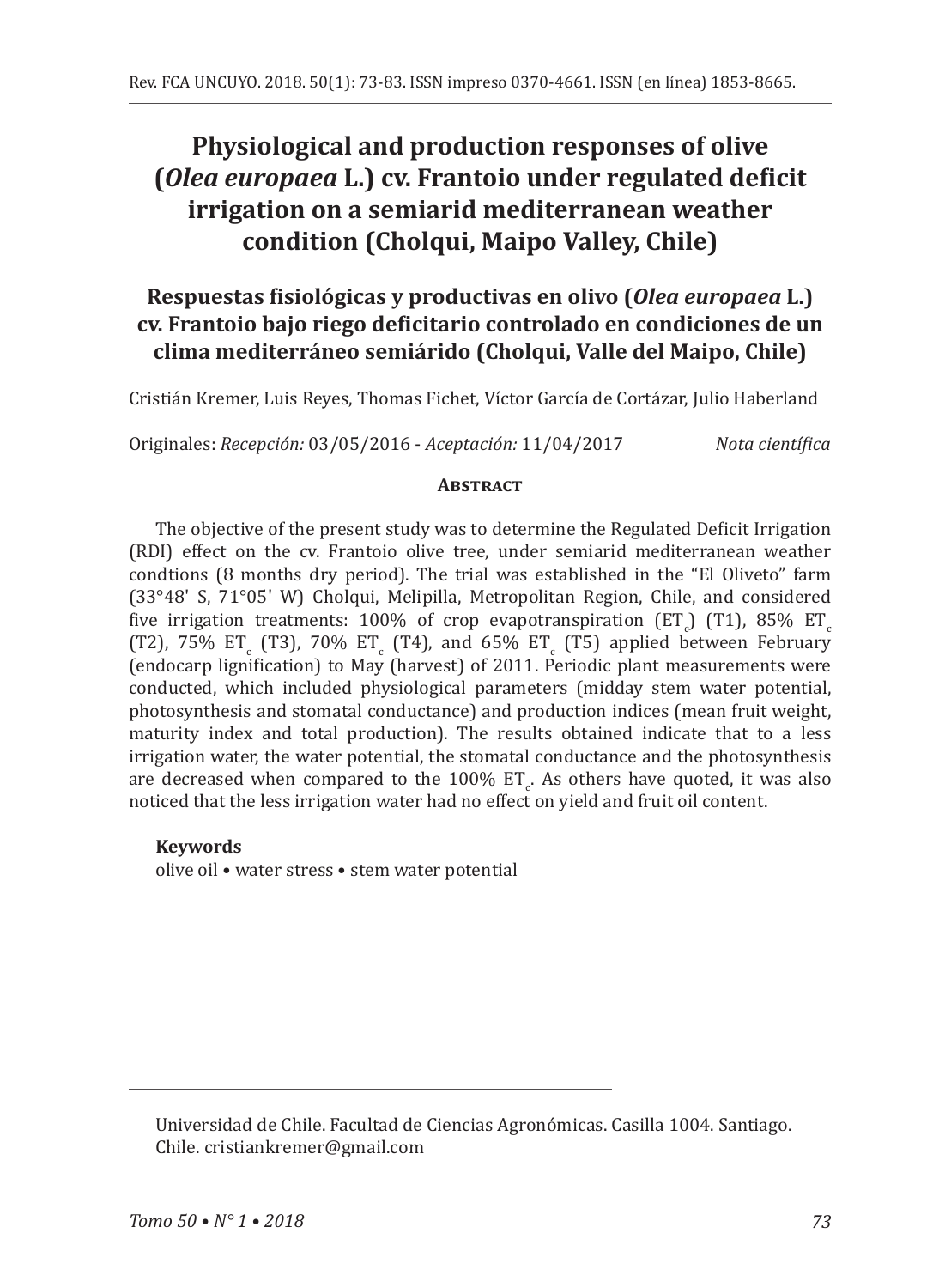#### **Resumen**

El objetivo del presente estudio fue determinar el efecto del riego deficitario controlado (RDC) en el olivo cv. Frantoio, bajo condiciones de un clima mediterráneo semiárido (8 meses secos). El ensayo se estableció en el fundo "El Oliveto" (33°48' S 71°05' O) localidad de Cholqui, comuna de Melipilla, Región Metropolitana, Chile y consistió en 5 tratamientos de reposición hídrica equivalentes a: 100% evapotranspiración de cultivo  $({\rm ET}_{\rm c})$  (T1), 85% ET<sub>c</sub> (T2), 75% ET<sub>c</sub> (T3), 70% ET<sub>c</sub> (T4), y 65% ET<sub>c</sub> (T5) aplicados entre febrero (lignificacion del endocarpo) y mayo (cosecha) de 2011. Se realizaron mediciones periódicas a la planta, las que abarcaron variables fisiológicas (potencial hídrico xilemático, fotosíntesis y conductancia estomática) y de producción (peso promedio de fruto, índice de madurez y producción total). Los resultados obtenidos indican que a menor restitución hídrica, el potencial hídrico, la conductancia estomática y la fotosíntesis se ven disminuidos comparados con el 100% de ET<sub>c</sub>. Tal como señalaron otros autores, se observó que la menor reposición hídrica no afectó ni la producción, ni el contenido de aceite en el fruto.

#### **Palabras clave**

aceite de oliva • estrés hídrico • potencial xilemático

#### **INTRODUCTION**

The greater demand for olive oil at a world level has led to an increase in planted areas (13) and has generated a competition for the available water resources. This competition has headed to the development of different irrigation strategies based on deficit irrigation, where reduction in yield is usually compatible with commercial goals; while water saving is substantial (3). A wide array of deficit irrigation alternatives exists, particularly regarding whether the application is constant (CDI), partial (partial root-zone drying, PRI) or regulated to specific periods (RDI). There is a considerable amount of information validating the use of these strategies (14). For example, Gucci *et al*. (2007) demostred that fruit and oil yield from olives cv. Leccino irrigated with a 50% of their water needs during the irrigation period (2.5 months) were 19% lower than those fully irrigated.

Instead, more reduction in fruit than in oil yield has been described in studies where different deficit irrigation strategies were used (3, 9, 10, 13). In these studies, the oil yield of deficit irrigated trees ranged from 75 to 86%. Other studies described non reduction in fruit load, fresh and dry fruit weight and fruit value under RDI strategies with a seasonal water reduction of 16 to 25  $%$  during June and July (5). One of the possible harmful effects from RDI is causing stomata to partially close and, as a consequence, reducing the photosynthetic rate due to a lower water availability. In this regard, studies by Alegre *et al*. (1999) and Selles *et al*. (2006) in olives trees subject to RDI, shown significantly lower stomatal conductances (gs) when compared to the control group, which was irrigated in function of water demand.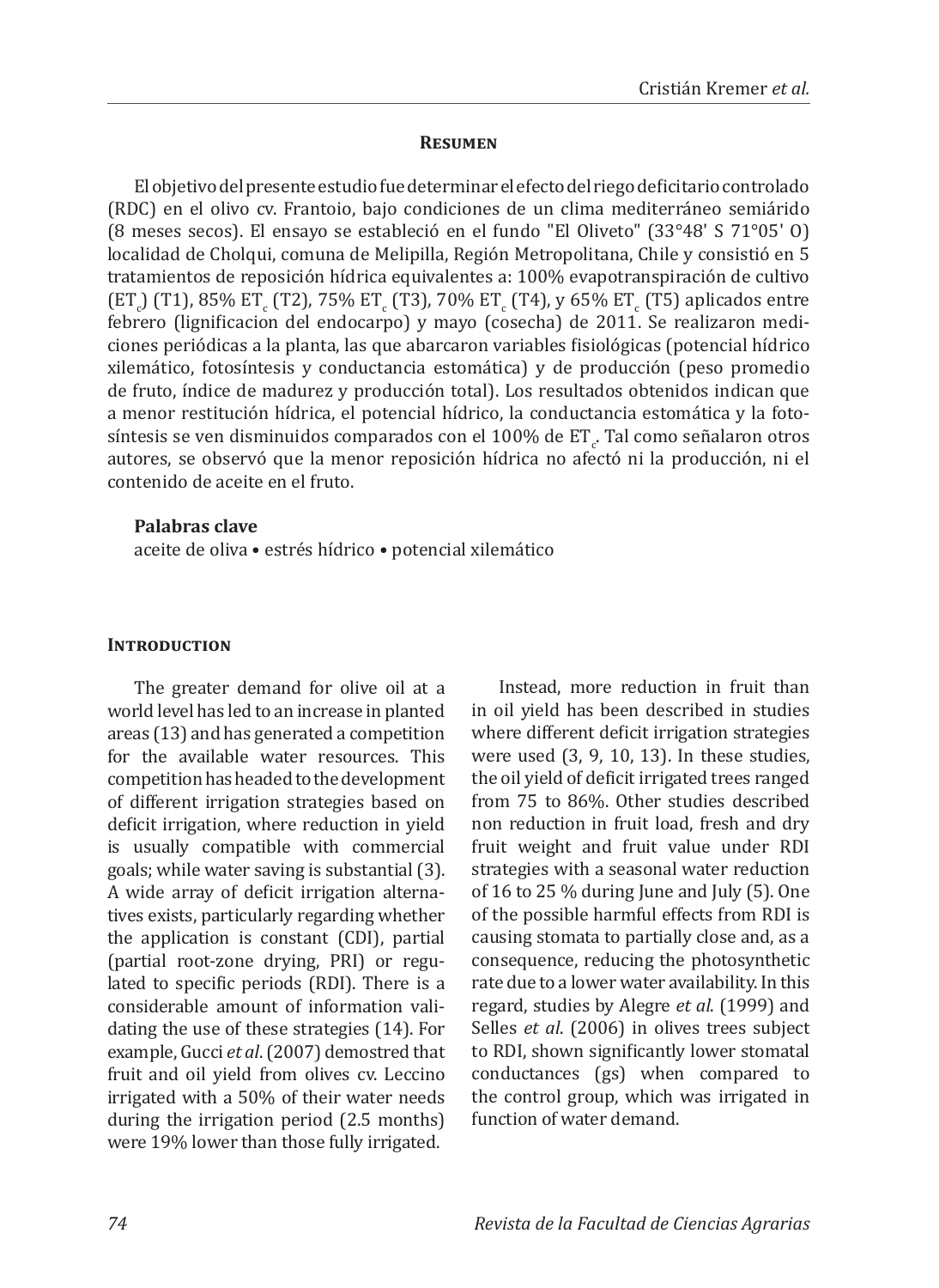Regarding the water status of olive trees under stress conditions, Grattan *et al*. (2006) found out that water replenishment treatment over a  $71\%$  ET<sub>c</sub>, did not have any major difference on their xylematic water potential, which fluctuated from -0.2 MPa to -1 MPa.

Lower replenishment percentages led to reductions of xylematic water potential, reaching values of -4 MPa for replenishments between 15 and  $25\%$  ET<sub>c</sub>. On the other hand, Alegre *et al*. (1999) found no significant differences in xylematic water potential between the control, 75 and 50%  $ET_c$  treatments. According to the research carried out by Grattan *et al*. (2006), it was also noticed that for water replenishment values below 70% ET $_{c'}$  the weight of fresh fruits was negatively affected.

Nevertheless, this also brought a higher oil percentage in fruits, which was favorable in terms of oil production. Regarding the effects on the ripeness of fruits, olives under water stress conditions showed higher values on the ripeness index, which was related to a faster fruit ripening (2).

Despite this significant amount of information about the benefits of deficit irrigation strategies and in particular RDI for olive trees, several questions arise regarding the impact of such handling on productive farms in South America, where factors as soil, weather, and age of plants can be dramatically different from the original conditions of these research.

The latter is a major concern, specially in Chile, an emerging country in olive oil production, because research validating external results is scarce or not focused on the effects of these practices in oil production (15) or focused in periods where water for irrigation is not limited in the area of study (1). For these reasons, a field test was proposed for different levels of regulated water replenishment in "Frantoio" olives, with the aim of determining preliminary effects of RDI on physiological variables, production and oil content.

#### **Materials and Methods**

The experiment was carried out between February and May 2011 season in a commercial "Frantoio" olive orchard at the "El Oliveto" farm (33º48' latitude south, 71º05' longitude west, altitude 205 m a. s. l.), Cholqui, Melipilla, Metropolitan Region, Chile. The climate belongs to the temperate mesothermal stenothermic semiarid mediterranean type.

Temperatures range between an average maximum of 28.7ºC in January and an average minimum of 3.4ºC in July characterize the thermal regime. Annual average rainfall is 330 mm, with a water deficit of 1,030 mm and an 8 month dry period. During 2010 the annual rainfall was 290 mm concentrated between May and November, being the last precipitation event on November 2. No effective precipi-

tation events occurred until June 2011.<br>Drip irrigated twelve vear old Drip irrigated twelve "Frantoio" olive trees of similar vigor and fruit load were selected. The rows were N-S oriented and the spacing was 6x4 m with a total area of  $1080 \text{ m}^2$ . Irrigation design considered  $4 L h^{-1}$  droppers with one line of droppers per row, each being 1 m apart (discharge equivalent to  $0.66$  mm  $h^{-1}$ ). The soil was a deep well drained alluvial soil, with a sandy clay loam texture  $(1.5 \text{ Mg m}^{-3})$ average bulk density).

The profile showed thin and middle roots up to 100 cm depth, with the highest percentage being concentrated between 20 and 70 cm. Soil water holding capacity (SWHC) was  $0.13 \text{ cm}^3 \text{ cm}^3$ , allowing an equivalent depth of water of 6.5 cm, considering the active root zone (20 to 70 cm).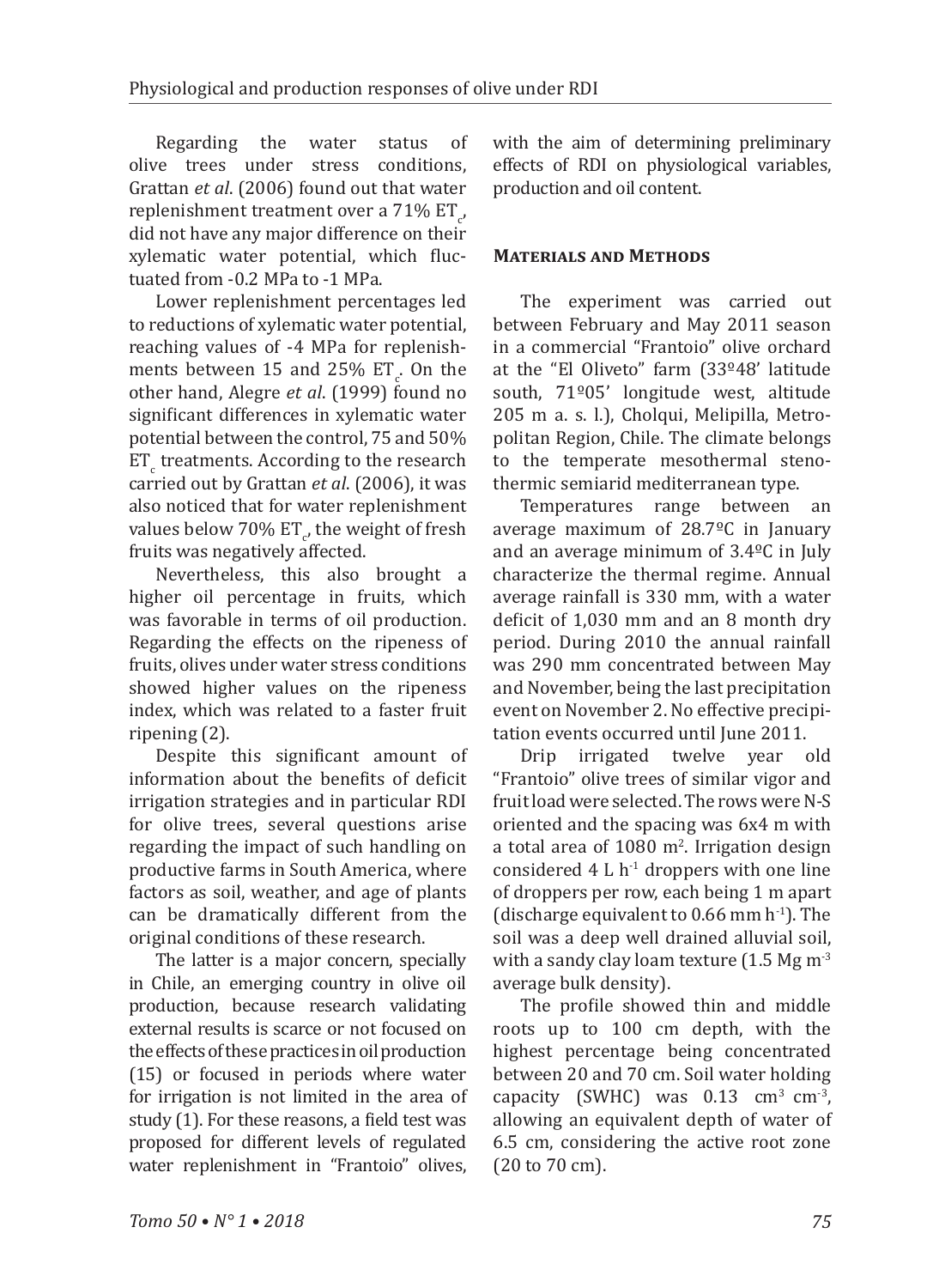## **Treatments**

Five irrigation treatments (T) were established as a percentage restitution of the crop evapotranspiration  $(E_{\perp})$ , (T1)100%, (T2)85%, (T3)75%, (T4)70%, and (T5)65%, which were monitored from the endocarp lignification stage (February 2, 2011) until the harvest (May 6, 2011). ET was estimated using the baseline evapotranspiration (ETo) based on the Penman-Monteith method and a crop coefficient (kc) of 0.7 (4).

Meteorological data was obtained hourly from a previously calibrated agrometeorological station (Campbell Scientific Inc.) which was located at 300 m from the study site. All treatments were irrigated every 3 to 5 days at the same moment with different irrigation times, estimated as the quotient of the ET<sub>c</sub> fraction to be replenished and the equipment discharge (0.66 mm  $h^{-1}$ ), considering a 90% irrigation efficiency.

To achieve the later, each treatment had an independent irrigation layout which was controlled with a programmable valve, set just before an irrigation event began. The accumulated  $ET_c$  estimated during the research period was 21.16 cm (from January 28 to May 6, 2011).

To offset the effect of soil water availability to delay the measurable impacts of the RDI in olives, the orchard was fully irrigated until January 28 and the differential irrigation started on February 1, 2011. The first measurement was made on February 8, before an irrigation event, with an accumulated  $ET<sub>c</sub>$  of 3.94 cm between January 28 and February 8, and an estimated fraction of SWHC available ranging from 0.62 for T1 and 0.51 for T5.

## **Physiological variables**

Photosynthesis and stomatal conductance were determined with an infrared gas analyzer (CIRAS-2, PP Systems). Two completely expanded and mature leaves were selected per plant in an average position on each tree, always maintaining the light exposure angles.

Each leaf was inserted into the assimilation chamber  $(2.5 \text{ cm}^2 \text{ area})$  fed with air with a  $CO_2$  concentration of 282  $\pm$  20 ppm. The duration of the measurement varied between 40 and 60 seconds. Measurements were carried out between 12:30 and 14:30 local time, in days with clear skies: February 17, February 22 and March 3.

Xylematic water potential was measured at midday with a pressure chamber (PMS instrument, Oregon, U.S.A) using two branches exposed to the sun (one facing East and the other facing West) on three plants for each treatment. Before measuring, branches were covered with an aluminum and plastic sealed bag for at least one hour to permit xylem water potential and leaf water potential to equalize. Measurements were carried out every two weeks.

## **Production variables**

The trees were harvest on May 6. The fruits per tree were counted, the average fruit weight was determined and the total kilograms (kg) per tree were weighed. The productivity and the crop load per tree were expressed by dividing the kg and fruits, respectively, by the trunk cross-sectional area (cm-2 TCSA) measured 40 cm up from the soil before the harvest, to take account of the possible differences in the size of the trees selected. Average fruit weight and ripeness index were determined on a subsample of 100 fruits with olives being separated by color into different categories and the ripeness index calculated with the formula proposed by Ferreira (Hermoso *et al.* 2004).

Oil content in fruits was determined by the Soxhlet extraction method in previously dried olive pulp and using petroleum ether as solvent. Results were expressed in oil percentage based on dry matter.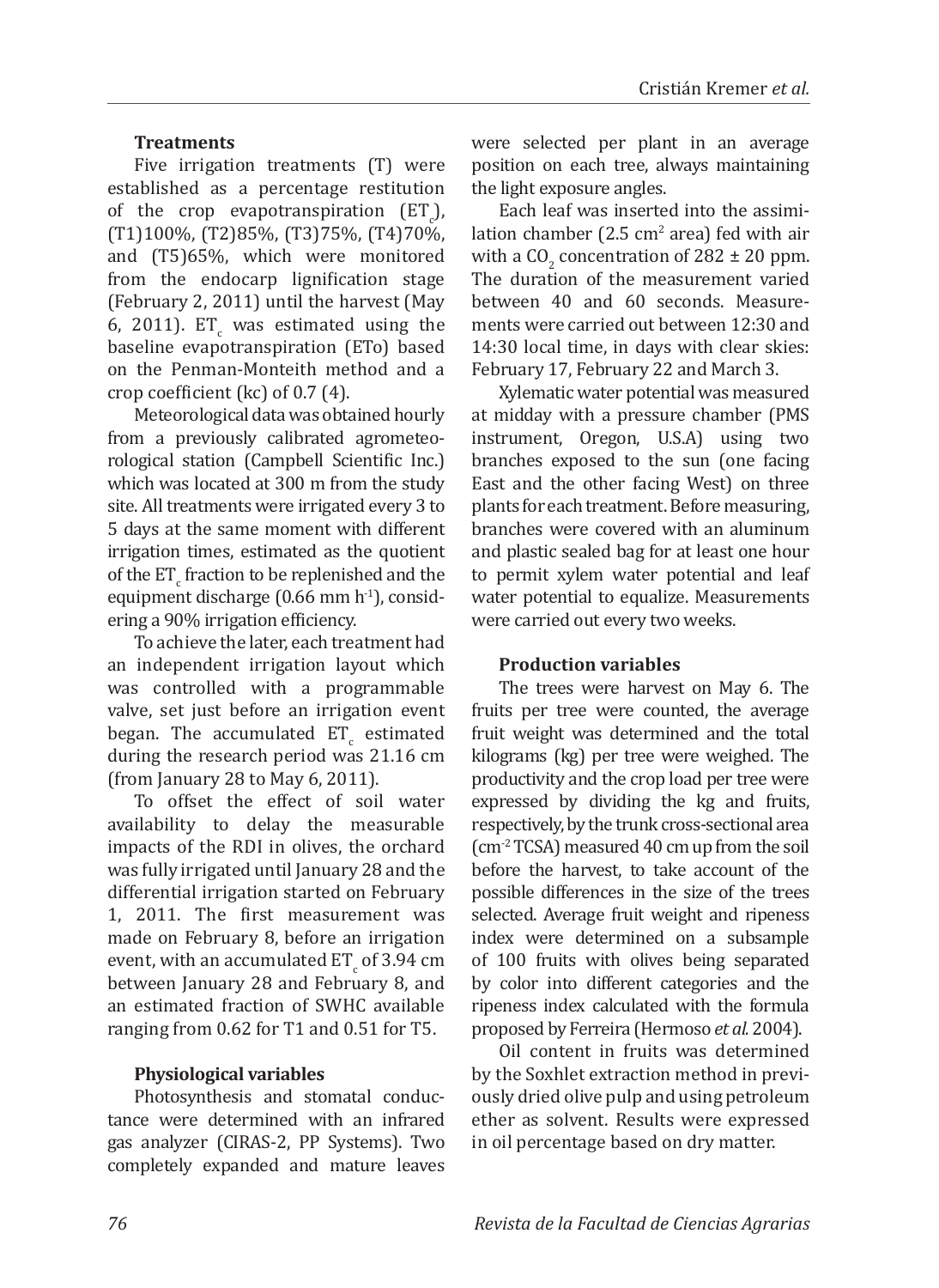## **Experimental design**

Corresponded to a completely randomized block design with 5 irrigation treatments distributed among 3 blocks, each block corresponding to a different orchard row. Each treatment per block was composed of 3 trees being the one in the center the experimental unit. Three pit hole (2 m depth, 6 m long, and 1.5 m wide) crossing the area between rows were described.

No roots were found between rows over 0.8 m from the center of the row, and the wet bulb had a similar radius. The latter description guarantee no border effects among neighboring rows since the distance between rows was 6 m. Results were subjected to an analysis of variance (ANOVA) with a 95% confidence level. Tukey´s multiple range comparison test was carried out at a 5% significance level, when the ANOVA showed significant differences.

## **Results**

## **Xylematic water potential (Ψx)**

*Ψx* did not show any significant differences between treatments for the first date of measurement, which would reflect a homogeneous soil water condition on plants a few days after the start of the RDI (figure 1a, page 78).

Nevertheless, starting from the third date of measurement, treatments with  $75\%$  or less ET $_{\rm c}$  replenishment tended to have lower *Ψx* values, which remained as such until harvest (figure 1a, page 78). This trend was significant for the last measurements, which showed significant differences between 100% and 65%.

The treatment with the highest water replenishment (100%), kept the highest *Ψx* values, with variations ranging from -1.6 to -2.9 MPa, while the treatment with the lowest water replenishment (65%), also showed the lowest values, with variations ranging from -1.9 to -3.8 MPa.

The values of *Ψx* varied also with the corresponding VPD (figure 1b, page 78), with lower values when VPD was high and higher values when VPD was low. Specifically, on the fourth date of measurement, when VPD was 1.5 kPa, the *Ψx* ranged between -2.3 and -3.5 MPa. Conversely, with a VPD of 0.6 kPa (sixth date of measurement) the *Ψx* ranged between -1.4 to -2.3 MPa.

## **Relationships between physiological variables**

Observations carried out at midday found out that for all the treatments when stomatal conductance increased (gs), photosynthesis (*A*), and transpiration (*E*) increased. An evaluation of the model parameters was made using a hypothesis test in order to verify if there are differences among the treatments slopes. No significant differerences were observed, therefore, the results were evaluated through a simple lineal regression (figure 2a and 2b, page 79), showing determination  $(R<sup>2</sup>=0.77$  and 0.86) for the regression between *A vs*. gs and *E vs*. gs respectively.

The regression between xylematic potential and stomatal conductance (figure 3a, page 80) or photosynthesis (figure 3b, page 80) showed that as xylematic potentials decreased, both stomatal conductance and photosynthesis were also diminished.

## **Production variables**

There were no significant differences between treatments, which would indicate the RDI applied for this date and the established restrictions, would not affect the productive performance for "Frantoio" olive trees (table 1, page 81).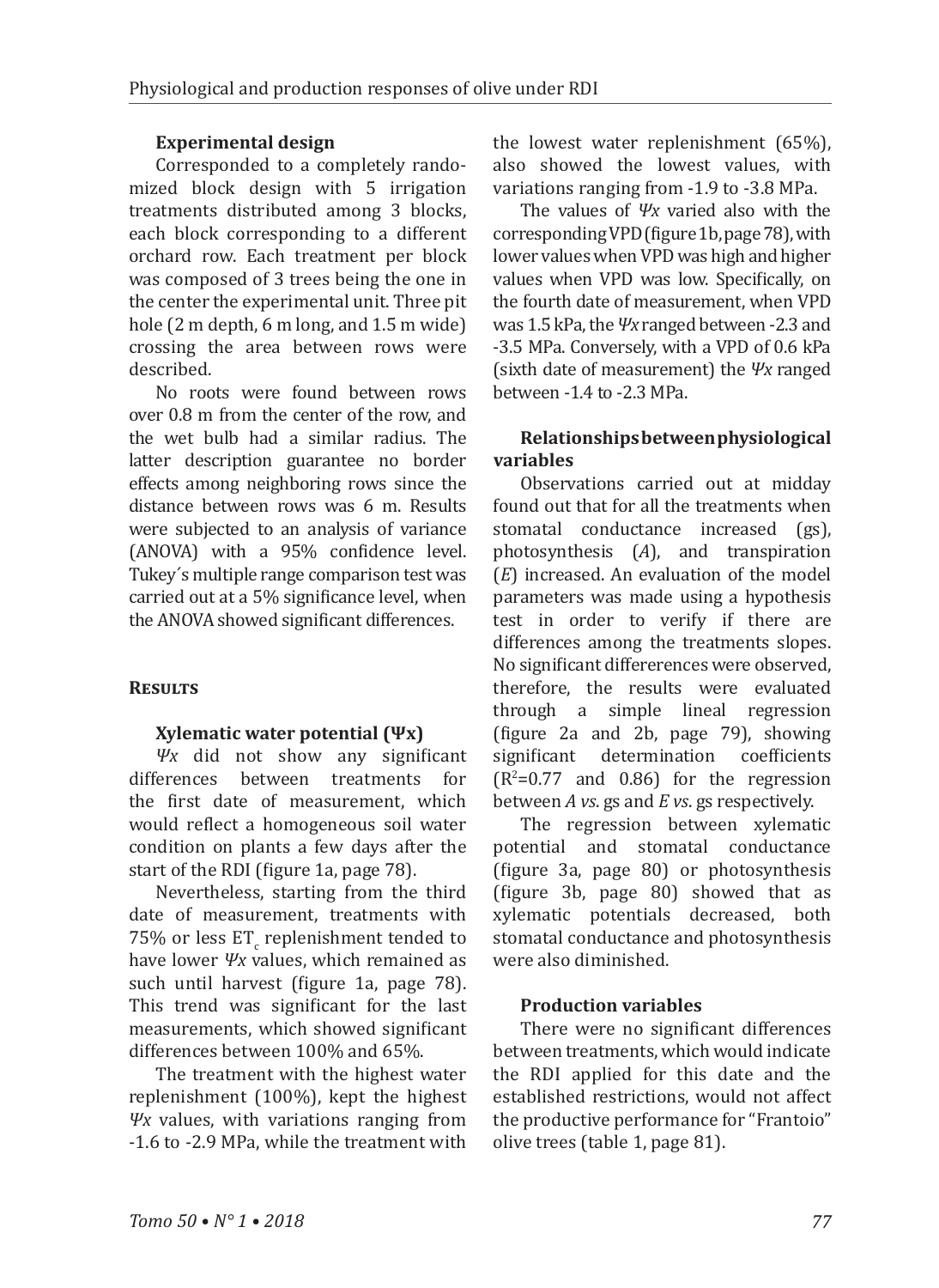

Bars indicate the standard error, the squares indicate the dates of xylematic potential measurement Barras indican el error estándar, cuadrados indican los días de medición de potencial xilemático.

**Figure 1.** (A) Xylematic water potential measured at midday, (B) Average daily vapor pressure deficit (VPD).

**Figura 1.** (A) Potencial hídrico xilemático medido a mediodía, (B) Déficit de vapor promedio diario (VPD).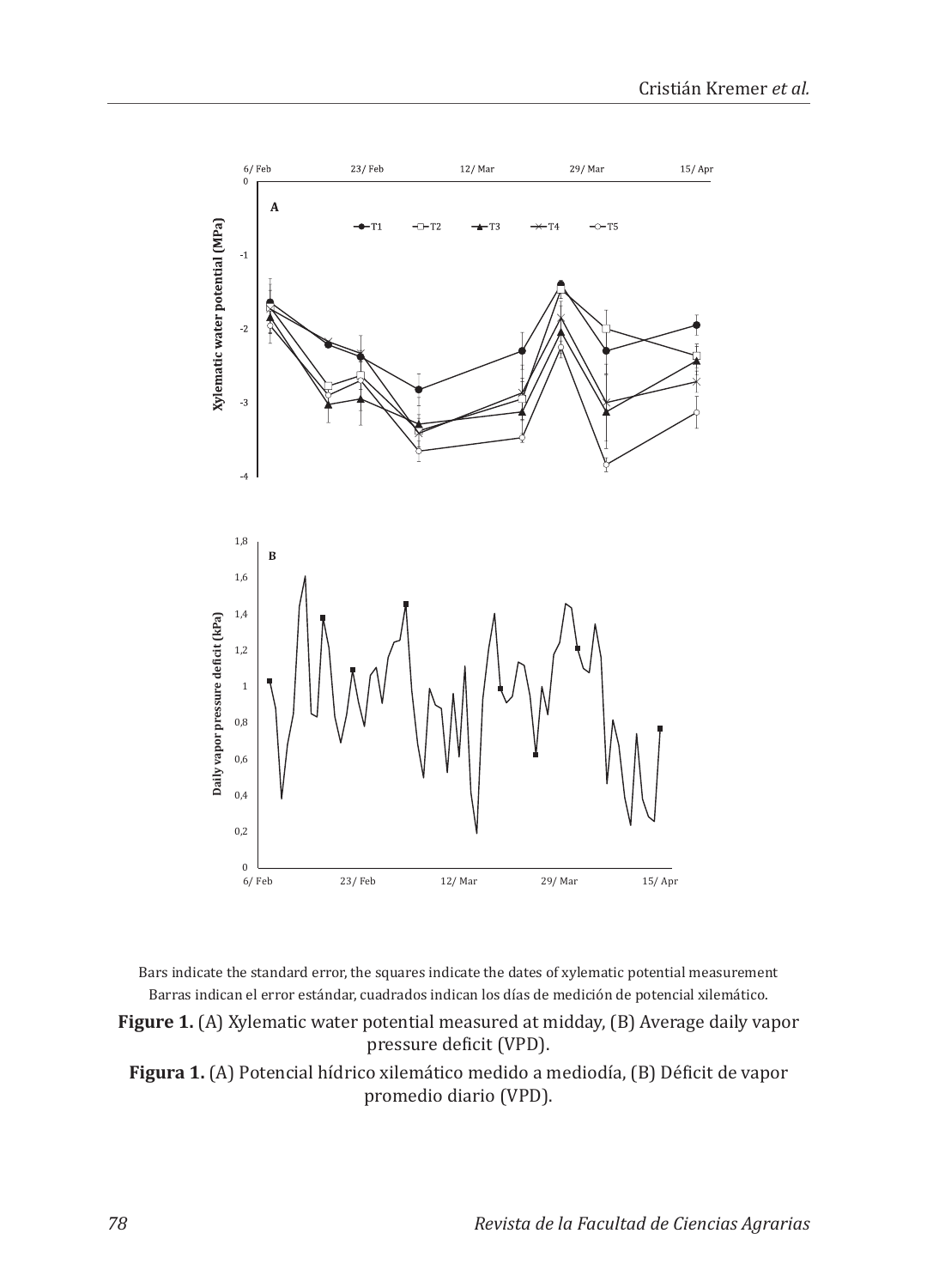

**Figure 2.** (A) Relation between photosynthesis and stomatal conductance for each observation, including the 5 treatments; the lineal regression which included the whole data is also shown, (B) Relation between transpiration and stomatal conductance for each observation, including the 5 treatments, the lineal regression which included the whole data is also shown.

**Figura 2.** (A) Relación entre fotosíntesis y conductancia estomática para cada observación incluyendo los 5 tratamientos, una regresión lineal incluye todos los datos,

(B) Relación entre transpiración y conductancia estomática para cada observación incluyendo los 5 tratamientos, una regresión lineal incluye todos los datos.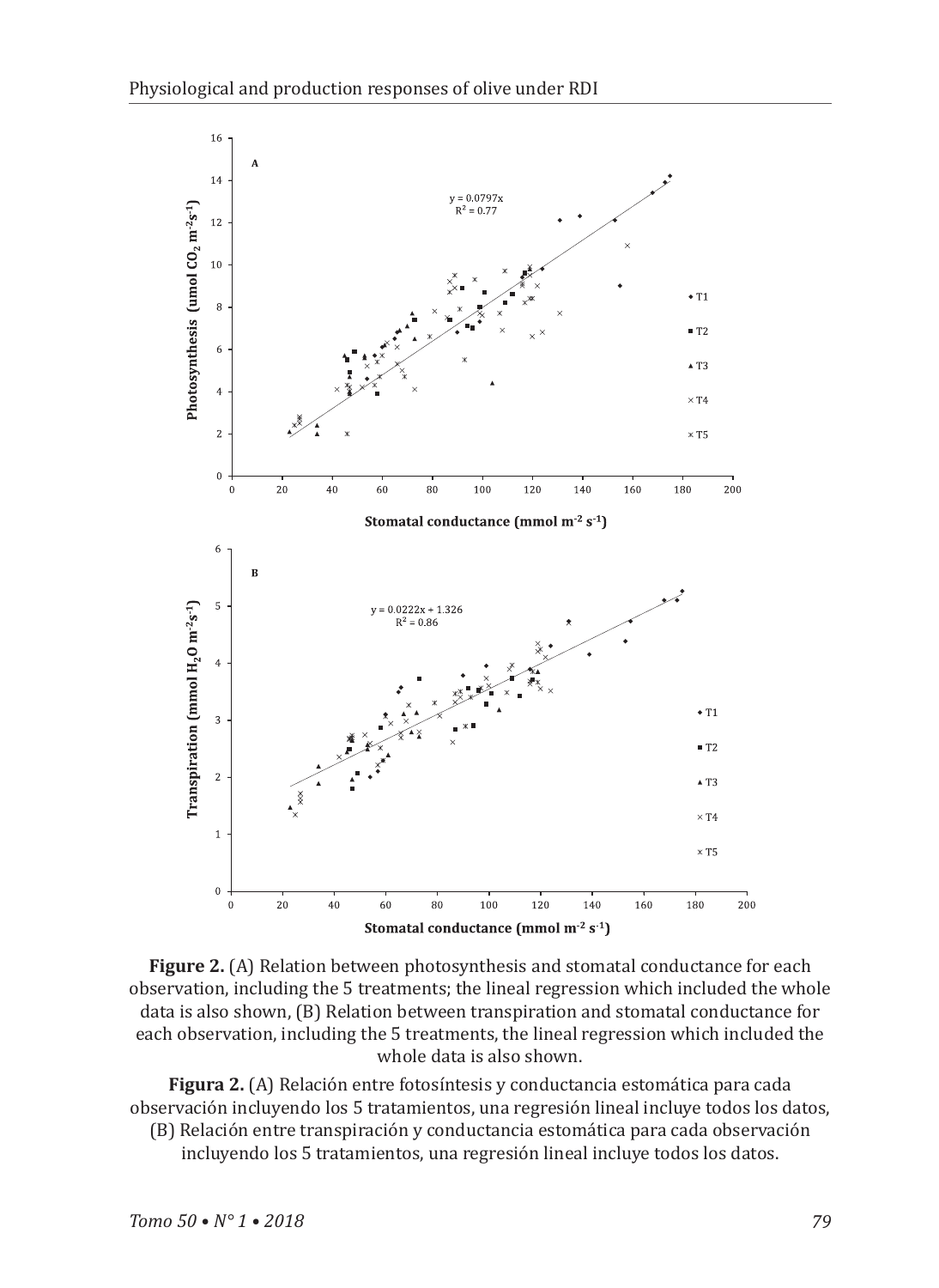

The figures include data from the 5 treatments. / Las figuras incluyen datos de los 5 tratamientos.

**Figure 3.** (A) Relation between stomatal conductance (gs) and xylematic water potential, (bars indicate the standard error), the lineal regression for the data is also shown, (B) Relation between photosynthesis and xylematic water potential (bars indicate the standard error), the lineal regression for the data is also shown. Each dot represents the average of 3 replications for both parameters measured at midday.

**Figura 3.** (A) Relación entre conductancia estomática (gs) y potencial xilemático, (barras indican el error estándar), se presenta una regresión lineal para los datos, (B) Relación entre fotosíntesis y potencial xilemático (barras indican el error estándar), se presenta una regresión lineal para los datos. Cada punto representa el promedio de 3 mediciones para ambos parámetros medidos a mediodía.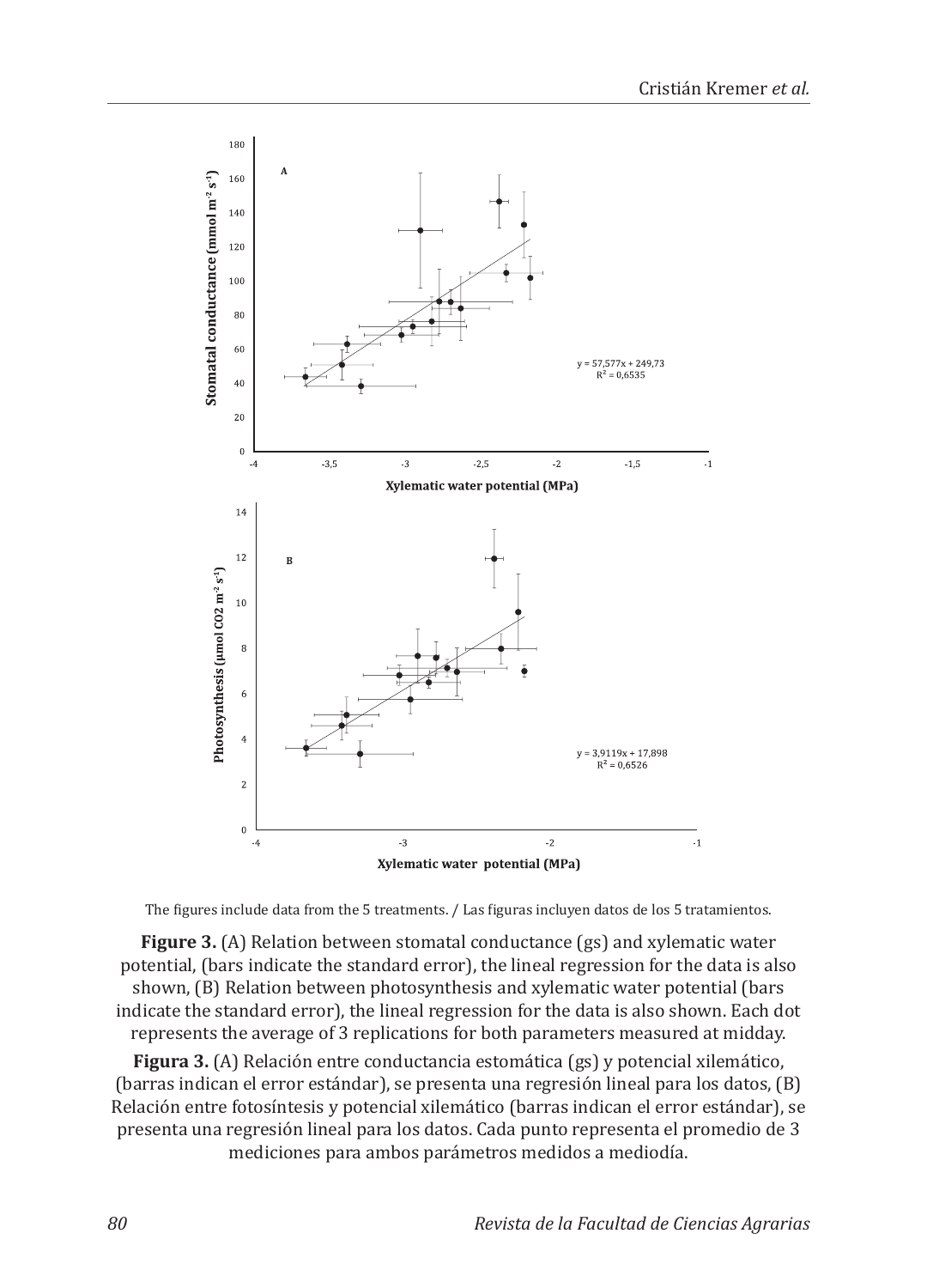**Table 1.** RDI effects on productive variables in "Frantoio" olive trees. Average value and its standard deviation per treatment are presented

**Tabla 1.** Efectos del RDC sobre variables productivas en olivos "Frantoio". Se presentan por tratamiento el valor promedio y su desviación estándar

| <b>Treatment</b> | Ferreira<br>ripeness<br>index | 0il<br>concentration<br>dry weight<br>basis $(\% )$ | <b>Fruit vield</b><br>$\left(\text{kg tree}^1\right)$ | <b>Fruit vield</b><br>efficiency<br>$\left($ g cm <sup>-2</sup> TCSA) | Crop load<br>(fruits $cm^{-2}$<br><b>TCSA)</b> | <b>Fresh fruit</b><br>weight<br>(g) |
|------------------|-------------------------------|-----------------------------------------------------|-------------------------------------------------------|-----------------------------------------------------------------------|------------------------------------------------|-------------------------------------|
| 100%             | $1.09 \pm 0.12$               | $45.91 \pm 4.45$                                    | $27.67 \pm 15.41$                                     | $54.41 \pm 28.08$                                                     | $27.67 \pm 17.38$                              | $2.17 \pm 0.48$                     |
| 85%              | $1.54 \pm 0.38$               | $49.45 \pm 2.42$                                    | $28.30 \pm 10.89$                                     | $68.69 \pm 15.25$                                                     | $34.55 \pm 11.08$                              | $2.04 \pm 0.33$                     |
| 75%              | $1.84 \pm 0.16$               | $50.87 \pm 10.83$                                   | $22.28 \pm 4.86$                                      | $49.41 \pm 9.42$                                                      | $29.04 \pm 9.93$                               | $1.77 \pm 0.36$                     |
| 70%              | $1.41 \pm 0.45$               | $52.67 \pm 5.35$                                    | $17.73 \pm 5.44$                                      | $48.16 \pm 12.31$                                                     | $23.75 \pm 7.21$                               | $2.05 \pm 0.10$                     |
| 65%              | $1.57 \pm 0.34$               | $53.17 \pm 1.70$                                    | $23.33 \pm 9.62$                                      | $58.11 \pm 31.41$                                                     | $32.61 \pm 19.40$                              | $1.84 \pm 0.22$                     |
| ANOVA p-value    | N.S.                          | N.S.                                                | N.S.                                                  | N.S.                                                                  | N.S.                                           | N.S.                                |

N.S.: not significant; ANOVA: analysis of variance. N.S.: no significativo, ANOVA: análisis de varianza.

Either, Ferreira ripeness index (color fruit), oil content based on dry matter, fruit yield efficiency, crop load, and fresh fruit weight, presented no significant differences, suggesting that a moderate RDI (over 65% water replenishment) between endocarp lignification and harvest in "Frantoio" olive trees does not impact the variables analyzed for this study.

## **Discussion**

## **Xylematic potential**

Values obtained in this study which were higher than -3.8 Mpa for xylematic water potential (figure 1a, page 78), were similar to the ones obtained for other RDI tests on olive trees. There is the case of "Picual" olive trees, in which RDIs with contributions between 60 to 80% managed to induce xylematic water potential values over -3.8 MPa (12).

An analogous behavior was observed on "Frantoio" olive trees, which were subjected to irrigation between 66 and  $100\%$  of ET<sub>c</sub> in the period between the start of endocarp lignification and start of harvest, achieving xylematic water potential values over -3.5 MPa, showing no significal differences (16), similarly Selles *et al*. (2006) found out with RDI treatments of 40% of ET $_{\rm c}$  applied on the III phase of the fruit growth Sevillana, values between -2 to -3.4 MPa.

## **Relation ships between physiological variables**

The results for the relationship between *A* and *gs* were similar to the ones obtained by Moriana *et al*. (2002), in which "Picual" olive trees were subject to treatments of up to 75% water replenishment regarding  $ET_c$ . These authors found a regression  $(y = 0.074 x; R^2 = 0.92)$ , similar to the one obtained in this study (figure 2a, page 79), for plants with midday xylematic values higher than -4 MPa. There is a linear relationship between the decrease in potential and stomatal conductance.

Apparently, within the range of measured xylematic potentials, water stress protection includes stomatal closure and a decrease in potential as to preserve transpiration gradients.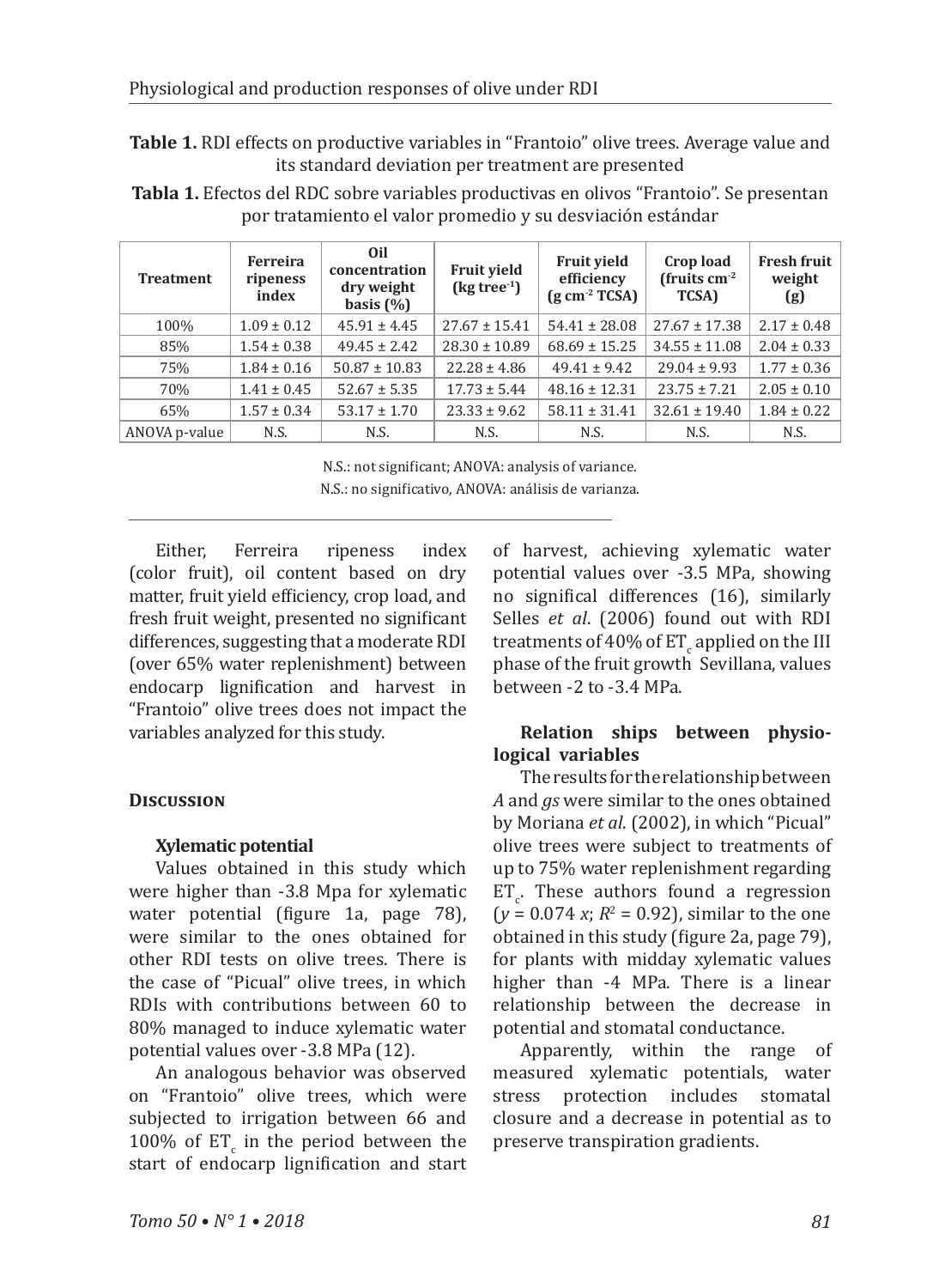The interesting part is that it is a linear reaction equally reflected in photosynthesis. Therefore, even though productive variables were not statistically altered (table 1, page 81), physiological ones were, a situation which should have an impact particularly on floral induction for the next season (11).

#### **Production variables**

The results obtained in this research suggest  $ET_c$  replenishment amounts applied on olive trees in this study from endocarp lignification until harvest do not affect oil level in fruits or other production variables as stated by other authors (5, 6, 16).

#### **Conclusions**

RDI practices do have an impact on olive trees. Xylematic potential measured at midday, showed a trend differentiating the various water amounts applied, even though this was a stastically significant indicator for the water stress conditions more at the end of this research. On the other hand, the correct interpretation of xylematic potential data as a characterization of water restrictions cannot be isolated or made independent from the VPD.

A linear relationship between the decrease in xylematic potential and its impact on physiological variables such as stomatal conductance and photosynthesis was found. This trend would reveal that a decrease in irrigation water causes a proportional decrease in assimilated production, a situation which must be kept in mind when the RDI practices overlaps with a process, such as floral induction. On the other hand, there were no effects on the most relevant productive variables such as fruit growth and oil buildup. These preliminary results are in concordance with results than others authors have quoted, with similar RDI practices, being an initial promissory result validating deficit irrigation from foreign research.

#### **References**

- 1. Agüero, A.; Rousseaux, M.; Searles, P. 2010. Respuestas fisiológicas y reproductivas al riego deficitario controlado de post-cosecha en olivo en una zona árida de Argentina. CRILAR CONICET. En: http://www.inta.gov.ar/mendoza/V\_Jornadas/Ponencias/Aguero.pdf
- 2. Alegre, S.; Girona, J.; Marsal, J.; Arbonés, A.; Mata, M.; Montagut, D.; Teixidó, F.; Motilva, M. J.; Romero, M. P. 1999. Regulated deficit irrigation in olive trees. Acta Horticulturae (ISHS). 474: 373-376.
- 3. Caruso, G.; Rapoport, H. F.; Gucci, R. 2013. Long-term evaluation of yield components of young olive trees during the onset of fruit production under different irrigation regimes. Irrigation Sciences. 31: 37-47.
- 4. Girona, J.; Luna, M.; Arbonés, A.; Mata, M.; Rufat, J.; Marsal, J. 2002. Young olive trees responses (*Olea europea*, cv. "Arbequina") to different water supplies. Water function determination. Acta Horticulturae. 586: 277-280.
- 5. Goldhamer, D. A. 1999. Regulated deficit irrigation for Californian canning olives. Acta Horticulturae. 474(1): 369-372.
- 6. Grattan, S. R.; Berenguer, M. J.; Connell, J. H.; Polito, V. S.; Vossen, P. M. 2006. Olive oil production as influenced by different quantities of applied water. Agricultural Water Management. 85: 133-140.
- 7. Gucci, R.; Lodoloni, E.; Rapoport, H. F. 2007. Productivity of olive tree with different water status and crop load. Journal of Horticultural Science and Biotechnology. 82: 648-656.